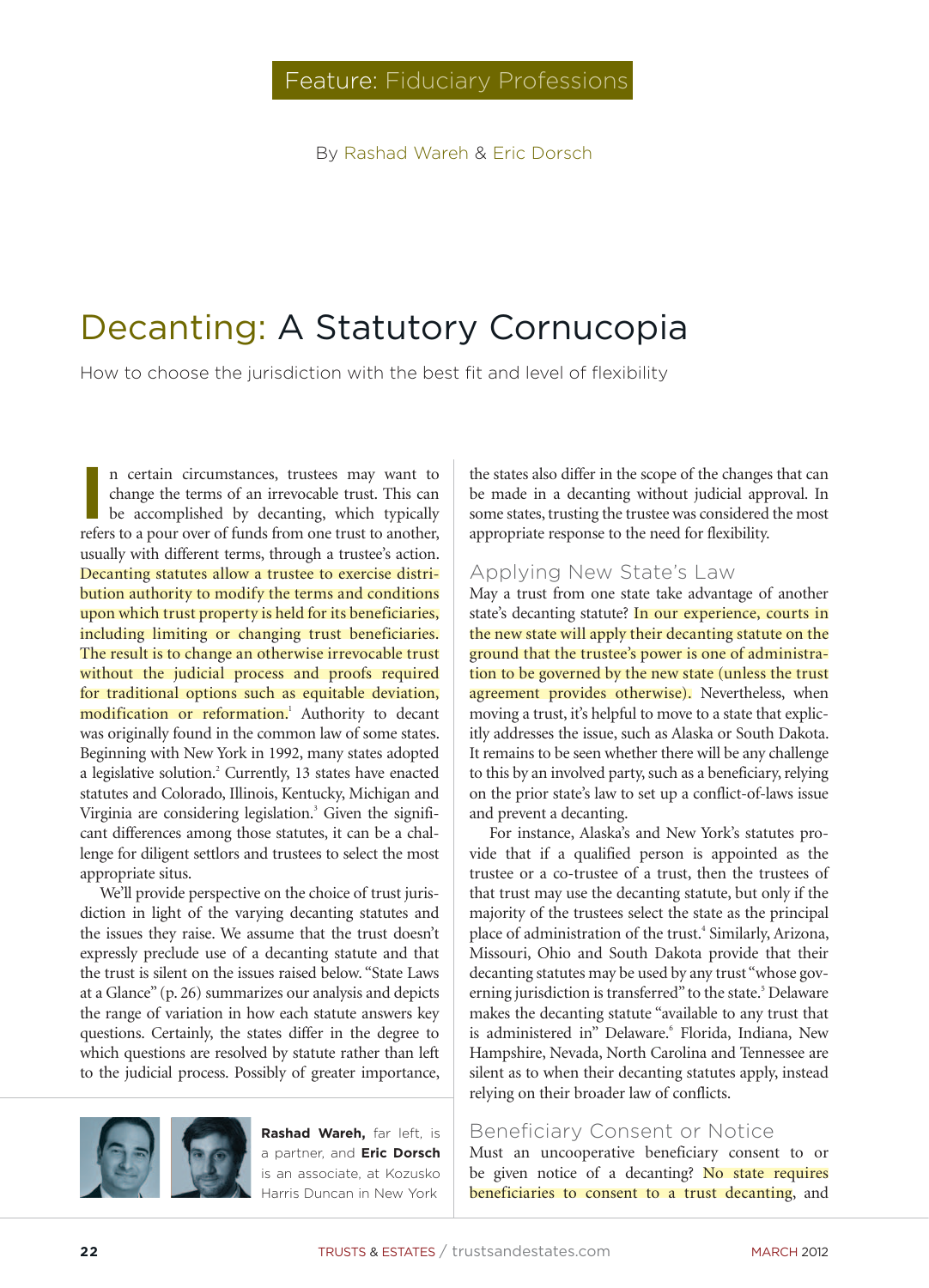# Feature: Fiduciary Professions

Alaska, Arizona, Delaware, New Hampshire and Tennessee go further by not requiring notice to beneficiaries.7 Nevada expressly permits, but doesn't require, notice to beneficiaries.<sup>8</sup> Beyond these states, the landscape is more complex—and potentially less amenable for this purpose. Florida, Indiana, North Carolina, Ohio and South Dakota require that the trustee give between 20 and 60 days notice to the beneficiaries of the first trust.<sup>9</sup> New York has adopted a significantly more expansive notice requirement mandating that a copy of the decanting instrument and the second trust be sent to: 1) the creator of the first trust, 2) any person with a right to remove the trustee of the first trust, and 3) any person interested in the first or second trust.<sup>10</sup> Even when a state has a strong virtual representation statute, an expansive notice requirement can often lead to challenging compliance issues when the trust has an open class of beneficiaries spread across the globe. Kentucky's statute would require notice to all current beneficiaries and members of the oldest generation of the remainder beneficiaries of the first trust.<sup>11</sup> Interestingly, Missouri requires that the trustee notify the permissible beneficiaries of the second trust, but not of the first.<sup>2</sup>

Although it's possible to avoid notifying a beneficiary of a decanting, it's not necessarily good policy to do so. One argument for not requiring notice is that notice to a beneficiary isn't required before making a discretionary distribution from a trust to another beneficiary. Assuming the trust isn't a quiet trust (that is, a trust that doesn't require notice to beneficiaries), $13$  however, a beneficiary is much more likely to question the decanting if he was deliberately kept in the dark. A trustee planning a wholesale decanting should consider whether it's best to voluntarily provide notice to all beneficiaries (or at least those who are aware of the trust), in view of the magnitude of the impending action and the trustee's duty of loyalty to consider the interests of all beneficiaries under the trust's purposes.

#### Need for Court Approval

Only one state—Ohio—requires court approval before decanting and, even then, only in limited circumstances. Ohio requires that a testamentary trust created by an Ohio decedent may only be decanted with approval

from the court that has jurisdiction over the trust.<sup>14</sup> New York, which doesn't require court approval, requires that a copy of the decanting instrument be filed with the court if the trust has ever been subject to a surrogate's court proceeding.<sup>15</sup> Under some circumstances, a trustee may, in fact, want court approval before decanting to preclude later disruptive disputes with beneficiaries. Arizona, Nevada, New York and North Carolina expressly provide that the trustee may seek

Trustees should consider which states offer them the most protection from a challenge to exercise the power to decant.

court approval.<sup>16</sup> As with other trustee decisions, however, a trustee always should be able to seek court approval even if it's not expressly provided for in the decanting statute.

## Protection from Challenge

Trustees should consider which states offer them the most protection from a challenge to exercise the power to decant. In other areas of trust law, when decisions are left to a trustee's discretion, courts don't readily substitute their judgment for that of a trustee, but intervene only when there's been an abuse of discretion.<sup>17</sup> Since decanting is typically considered the exercise of a discretionary distribution power, it should be governed by the same standard of review. Although there's no reason to conclude that the standard of judicial review of a trustee's exercise of its authority to decant should be different, statutory guidance on the standard can be helpful, even if stated in general terms. For instance, New York states that a decanting trustee must act "in the best interests of one or more proper objects of the exercise of the power . . . and as a prudent person [would]."<sup>18</sup> Further, the exercise of the decanting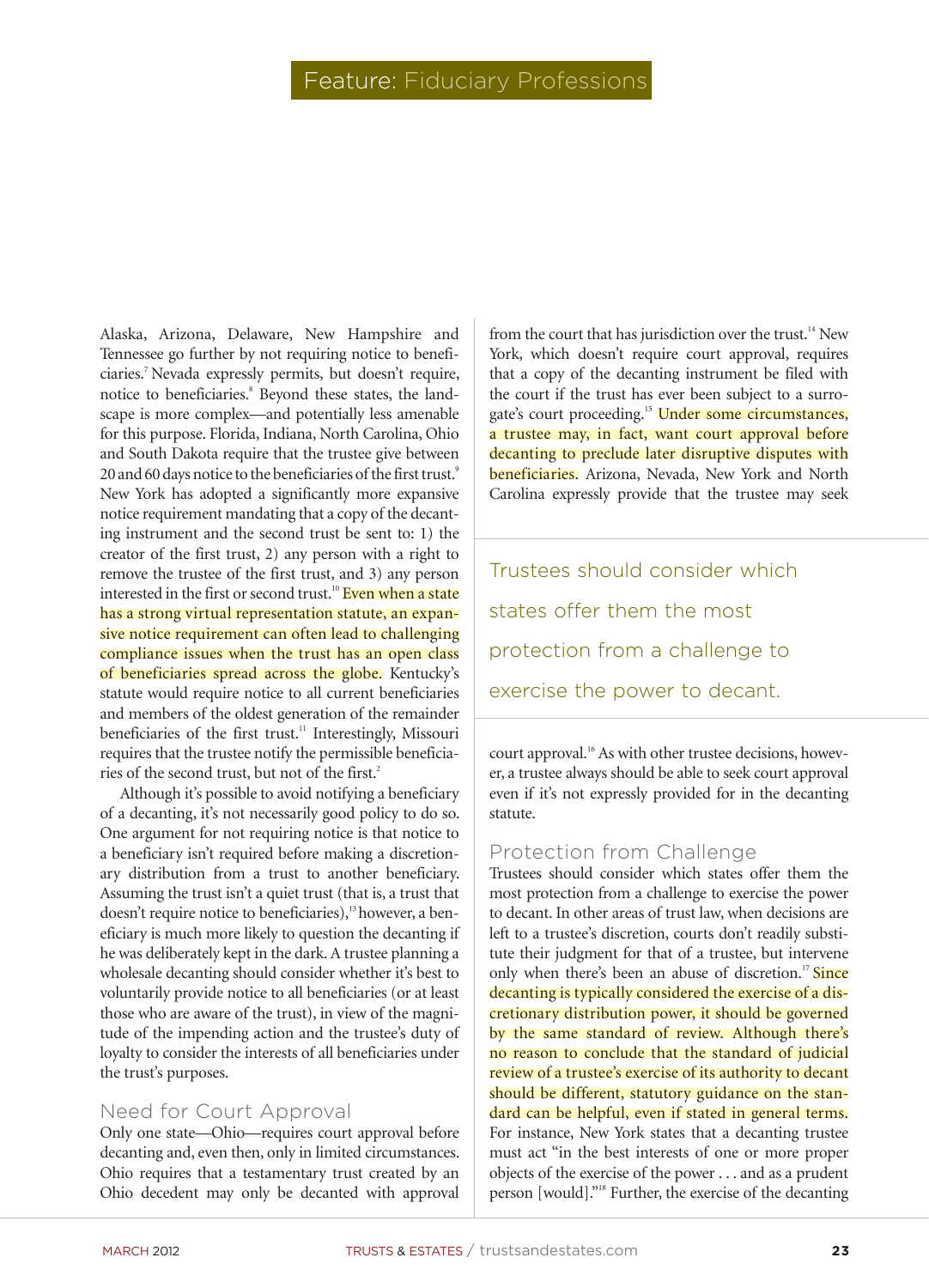power can't be contrary to the creator's intent. Missouri and South Dakota dictate that the trustee should determine if a decanting is appropriate by "taking into account the purposes of the first trust, the terms and conditions of the second trust, and the consequences of the distribution."<sup>19</sup> Certain states offer guidance by including in their statute a specific standard of care and liability applicable to a decision to decant a trust.<sup>20</sup> South Dakota provides the trustee with the greatest specificity, noting that any decanting under a trust that either doesn't impose a distribution standard or imposes only one that isn't a support standard will be reviewed only for dishonesty, improper motive or failure to act if under a duty to do so, and a decanting under a support standard will be reviewed under the same standard and also for reasonableness.<sup>21</sup> It's to the trustee's advantage to select a state whose decanting statute gives guidance on the applicable standard.

## Permissive Decanting

Which states allow decanting under the most common circumstances? All states with decanting statutes permit decanting when the trustee has absolute discretion to distribute principal and income. Not all states, however, permit decanting under more restrictive distribution standards. Certain states: (1) permit decanting only if there's authority to make principal distributions, $22$ (2) permit decanting under either principal or income distribution authority,<sup>23</sup> or  $(3)$  are silent as to whether the distribution authority is for principal or income. $24$ Likewise, certain states (1) expressly provide that distribution authority permits decanting whether or not it's limited by a standard, $25$  (2) expressly provide that distribution authority permits decanting only under absolute distribution discretion (not limited by a standard),<sup>26</sup> or (3) are silent and simply require discretion to make distributions without referencing the existence of a standard (thus by implication permitting decanting whether or not distribution discretion is subject to a standard).<sup>27</sup> Those six states that permit decanting under either principal or income distribution authority and whether or not limited by a standard are the most flexible—of which New Hampshire, Nevada and South Dakota are most frequently viewed as potential jurisdictions for trusts established by non-state residents.

# No Need for Distribution

Another important issue is whether decanting is possible even if there's no present need to make a distribution.

Some states have addressed the potentially troublesome issue facing trustees seeking to decant with a limited distribution power. For instance, a trustee who has the discretion to distribute principal under a health, education, maintenance and support (HEMS) standard may be concerned that decanting to a new trust to make an administrative change isn't consistent with the HEMS standard. Alaska, North Carolina and Ohio all permit decanting "whether or not there is a current need to distribute principal or income under any standard provided" in the first trust.<sup>28</sup>

# Changing Beneficiaries

A trustee may want to eliminate a beneficiary for a range of reasons, from changed financial circumstances to mental health issues; or a trustee may want to accelerate the interest of a beneficiary who currently has a future interest. Missouri and South Dakota offer the greatest flexibility by permitting the trustee to decant not only in favor of one or more of the current beneficiaries, but also to accelerate a beneficiary with a future or contingent interest to be a current beneficiary.<sup>29</sup> Generally, other decanting statutes either explicitly provide that the second trust may be for "one or more" of the current beneficiaries<sup>30</sup> or simply state that the second trust may be for beneficiaries or proper objects of the first trust.<sup>31</sup> In either case, they effectively permit removal of some of the current beneficiaries without addressing remainder or contingent beneficiaries. Only a minority of the decanting statutes expressly address the treatment of future or contingent beneficiaries.<sup>32</sup> While some states may prefer not to permit advancing future or contingent beneficial interests, it would be best for all decanting statutes to specifically address this issue. No state permits the direct addition of a new beneficiary, which is why the authority to include a power of appointment (POA) is integral.

# POA

It's important to determine if the statute allows the trustee to grant a beneficiary of a decanted trust a POA. The core principle of decanting under common law, which generally has been codified by the decanting statutes, is that a decanting is the exercise of a trustee's distribution authority, which itself is the equivalent of a special POA over trust property. A holder's authority to exercise a POA is unlimited, except to the extent the trust imposes limits. Thus, a trustee making a decanting distribution should be able to grant POAs to one or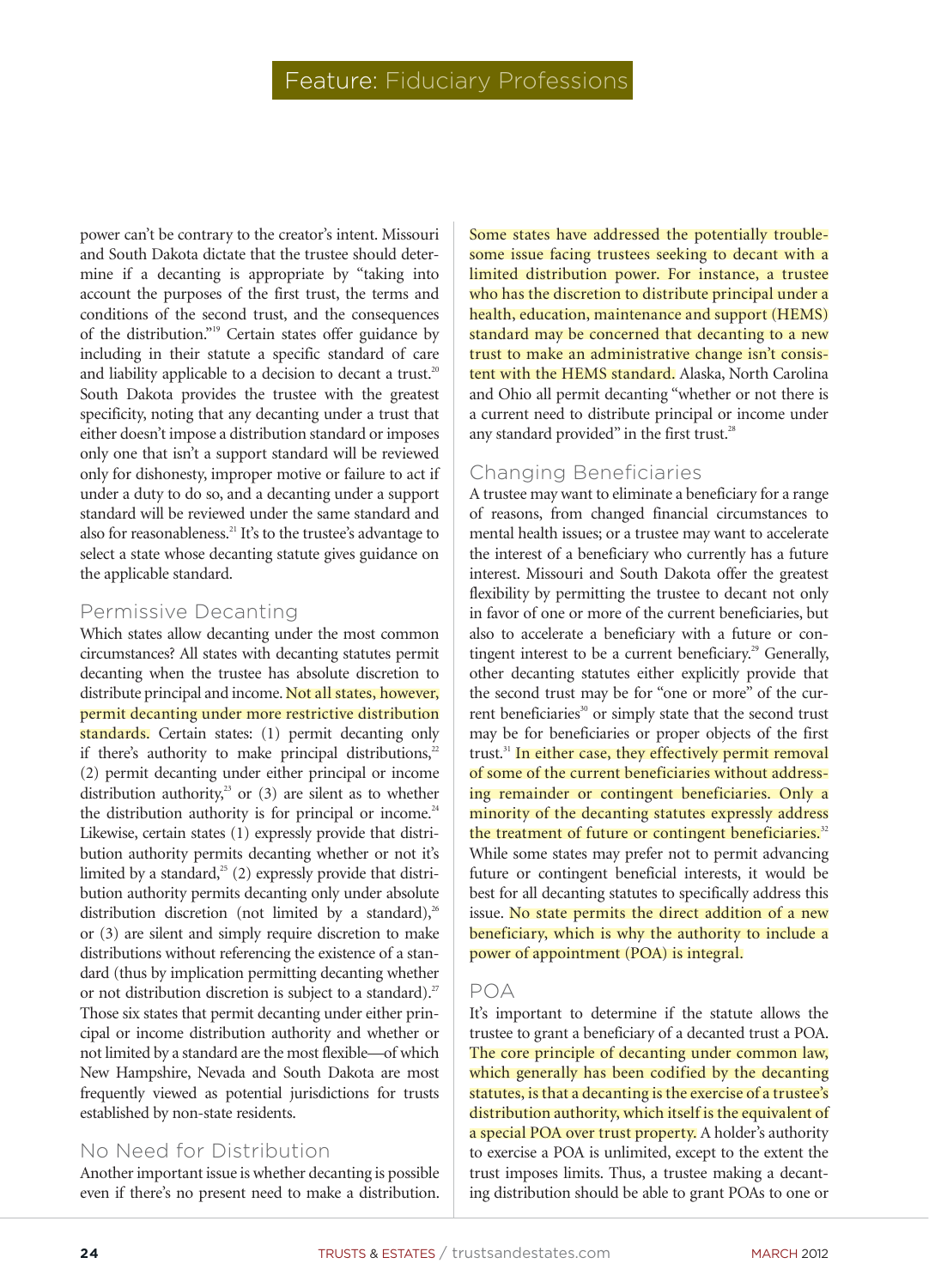# **State Laws at a Glance**

*Here's how each statute treats key questions*

| <b>State</b>      | <b>Decanting</b><br><b>Statute</b>                 | <b>Explicit</b><br>Choice-<br>of-Law<br>Rule | Notice to<br><b>Beneficiaries</b><br>Required                  | <b>Explicit</b><br><b>Standard</b><br>of Review | Required Invasion Authority;<br><b>Minimum Distribution Standard</b>       | Change<br><b>Beneficiaries</b>             | <b>Expressly</b><br><b>Authorizes</b><br>Adding<br>Power of<br>Appointment | May<br>Change<br><b>Distribution</b><br>Standard* | <b>Extend</b><br>Past<br><b>Original</b><br><b>Perpetuities</b><br>Period** | Gift and<br><b>Estate</b><br>Tax<br>Prophylactic |
|-------------------|----------------------------------------------------|----------------------------------------------|----------------------------------------------------------------|-------------------------------------------------|----------------------------------------------------------------------------|--------------------------------------------|----------------------------------------------------------------------------|---------------------------------------------------|-----------------------------------------------------------------------------|--------------------------------------------------|
| Alaska            | Alaska Stat.<br>Section<br>13.36.157               | Yes<br>(one<br>step)                         | Silent                                                         | No                                              | Principal invasion only;<br>limited distribution<br>standard               | Yes                                        | Silent                                                                     | $No$                                              | N <sub>0</sub>                                                              | Yes                                              |
| Arizona           | A.R.S. Section<br>14-10819                         | Yes                                          | Silent                                                         | N <sub>0</sub>                                  | Silent as to invasion authority;<br>limited distribution standard          | Yes                                        | Silent                                                                     | Silent                                            | Yes                                                                         | Yes                                              |
| Delaware          | 12 Del. C.<br>Section 3528                         | Yes                                          | Silent                                                         | Yes                                             | Principal invasion only;<br>silent as to distribution standard             | Yes                                        | Yes (broader<br>power)                                                     | Silent, except<br>not if open class               | Yes****                                                                     | Yes                                              |
| Florida           | Fl. Stat.<br>736.04117                             | $\rm No$                                     | Yes                                                            | No                                              | Principal invasion only;<br>absolute discretion only                       | Yes                                        | Silent                                                                     | Silent                                            | N <sub>0</sub>                                                              | Limited***                                       |
| Indiana           | Ind. Code Ann.<br>Section 30-4-3-36                | $\rm No$                                     | Yes                                                            | No                                              | Principal invasion only;<br>absolute discretion only                       | Yes                                        | Silent                                                                     | Silent                                            | No                                                                          | $No$                                             |
| Missouri          | R.S.Mo. Section<br>456.4-419                       | Yes                                          | Yes                                                            | Yes                                             | Widest coverage (principal or<br>income); limited distribution<br>standard | Yes<br>(accelerate<br>future<br>interests) | Silent                                                                     | Silent                                            | No                                                                          | Yes                                              |
| <b>Nevada</b>     | Nev. Rev. Stat. Ann.<br>Section 163.556            | No                                           | Permits, but<br>doesn't require                                | No                                              | Principal or income invasion;<br>silent as to distribution standard        | Yes                                        | Yes (broader<br>power)                                                     | Silent                                            | Yes                                                                         | Yes                                              |
| New<br>Hampshire  | NH R.S.A.<br>Section<br>564-B:4-418                | No                                           | Silent (except<br>notice required<br>for charitable<br>trusts) | No                                              | Silent as to invasion authority;<br>silent as to distribution standard     | Yes                                        | Yes                                                                        | Silent                                            | Yes                                                                         | Yes                                              |
| New York          | NY CLS EPTL<br>Section<br>$10 - 6.6$               | Yes                                          | Yes<br>(expansive)                                             | Yes                                             | Principal invasion only;<br>limited distribution standard                  | Yes                                        | Yes                                                                        | Only after<br>original<br>trust term              | No                                                                          | Yes**                                            |
| North<br>Carolina | N.C. Gen. Stat.<br>Section<br>36C-8-816.1          | No                                           | Yes                                                            | No                                              | Widest coverage (principal<br>or income); limited<br>distribution standard | Yes                                        | Yes<br>(broader<br>power)                                                  | May not<br>change limited<br>standard             | No                                                                          | Yes**                                            |
| Ohio              | 0.S.C.<br>Section<br>5808.18                       | Yes                                          | Yes                                                            | Yes                                             | Principal invasion only:<br>limited distribution standard                  | Yes                                        | Yes<br>(broader<br>power)                                                  | Silent, except<br>not if limited<br>standard      | No                                                                          | Limited***                                       |
| South<br>Dakota   | S.D.C.L.<br>Section<br>55-2-15 to<br>$55 - 2 - 21$ | Yes                                          | Yes<br>(but may<br>opt out)                                    | Yes<br>(very<br>detailed)                       | Widest coverage (principal<br>or income); limited<br>distribution standard | Yes<br>(accelerate<br>future<br>interests) | No, but<br>legislation<br>pending                                          | Silent                                            | $\,$ $\,$ $\,$                                                              | Yes<br>(most<br>advanced)                        |
| Tennessee         | Tenn. Code Ann.<br>Section 35-15-816               | $\rm No$                                     | Silent                                                         | $\,$ No $\,$                                    | Principal invasion only;<br>silent as to distribution standard             | Yes                                        | Silent                                                                     | Silent                                            | $\,$ $\,$ $\,$ $\,$                                                         | Limited***                                       |

\* We believe that if the statute is silent, it should be permissible to change the distribution standard of the trust through a decanting.

\*\* This column relates only to the perpetuities period and not to whether a trust with a shorter term may be extended (but within the perpetuities period).

\*\*\* Doesn't limit the trustee's exercise of decanting authority when the beneficiary has a power to remove and replace the trustee.

\*\*\*\* Delaware doesn't permit extension of the perpetuities period if the trust is a generation-skipping transfer tax-exempt trust.

*— Rashad Wareh and Eric Dorsch*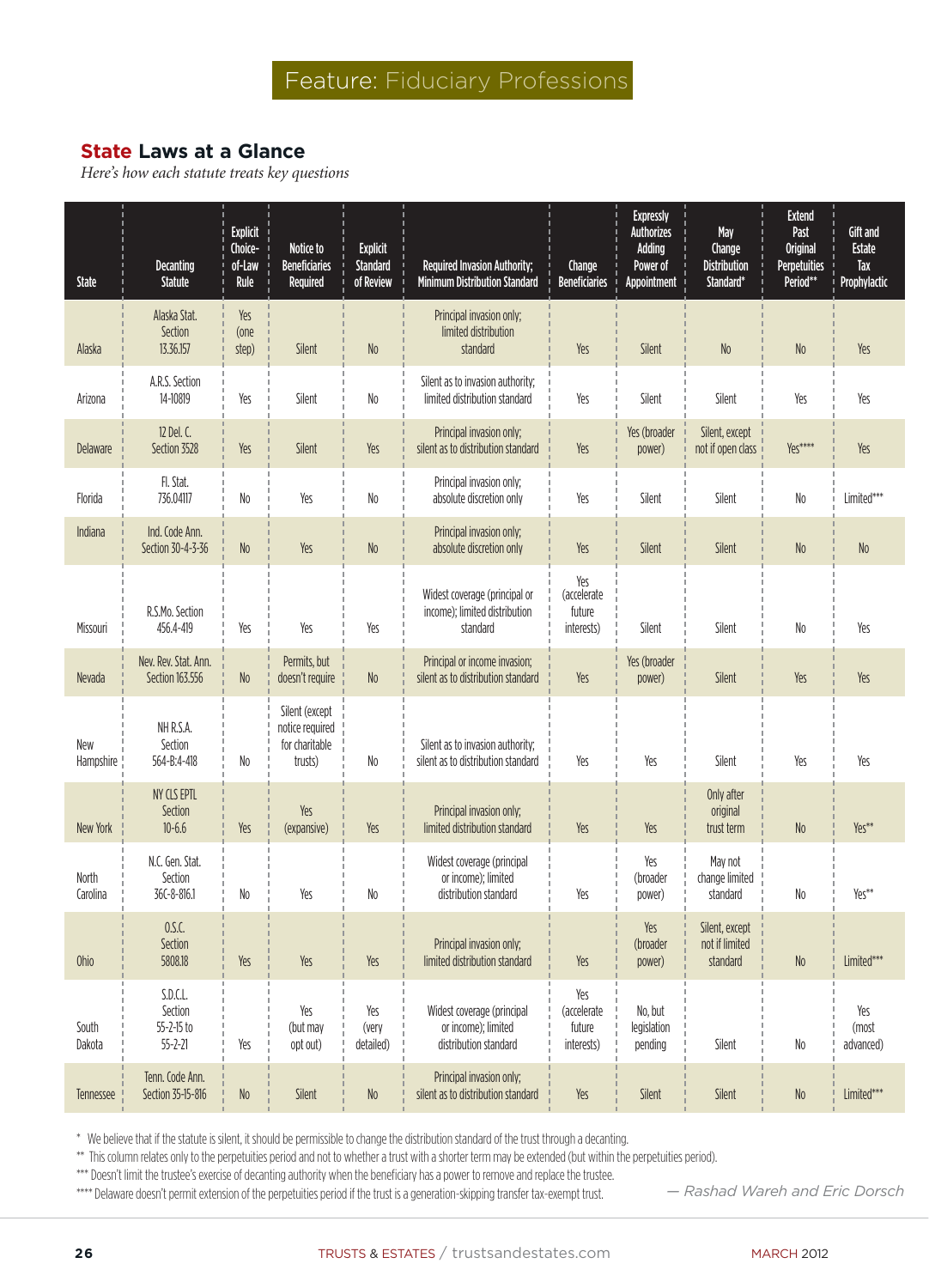more beneficiaries of the new trust, but for limitations in the original trust agreement.<sup>33</sup> Nevertheless, it's helpful if the state statute explicitly addresses this issue.

Although some states have included an express power to add a POA in their decanting statutes, they vary in their extent. Delaware, Nevada, New Hampshire, North Carolina and Ohio state that the permissible appointees of the POA don't need to be permissible beneficiaries of the decanted trust.<sup>34</sup> New York has a more complicated approach under which the new trust may continue to grant a POA that's identical to that which existed under the first trust, and the new trust may grant a new POA to any beneficiary who, under the original trust, might have received an outright distribution of principal.<sup>35</sup>

## Change of Distribution Standard

Another factor is whether decanting can change the distribution standard of the trust. Most states are silent on this issue, so presumably the standard can be changed through decanting. Subject to tax issues, if a state permits the second trust to include a new POA, the power can be used in some cases to change the standard of distribution for some beneficiaries. There are a number of states, how-

ever, that restrict the trustee's power to change the distribution standard: Alaska, Delaware, New York, North Carolina and Ohio.36 North Carolina mandates that if the first trust contains an ascertainable standard, then the second trust must have the same standard exercisable in favor of the same current beneficiaries. Alaska, addressing the possible negative tax consequences of a broad power to change the distribution standard, adopts a more stringent approach and mandates that, in all circumstances, the second trust must have "the same standard for invading principal" that's in the first trust.<sup>37</sup>

Extending Length of Trust With the exception of Delaware, every decanting statute expressly permits or is silent as to a trustee's ability to extend the trust term, so it appears that it's generally permissible to extend the term of the trust.<sup>38</sup> New York expressly permits extension of the trust term.<sup>39</sup> South Dakota, whose stat-

ute is now silent as to extension of trusts, previously amended its decanting statute to remove the prohibition on extending a trust with contributions that have qualified for the gift tax exclusion under Internal Revenue Code Section 2503(b).<sup>40</sup> Delaware, by contrast, requires that if the second trust has an open class of beneficiaries, then its terms must permit distributions only "when and to the extent permitted" by the first trust.<sup>41</sup> Under any circumstance, however, careful attention must be paid to the tax and, in particular, generation-skipping transfer (GST) tax consequences of extending the trust's term.

#### Extending Perpetuities Period

In Arizona, Nevada, New Hampshire and, in some circumstances, Delaware, the decanted trust, pursuant to general state trust law, may have a new (and potentially unlimited) perpetuities period. $42$  In these states, the perpetuities period for a trust created by the exercise of a limited POA runs from the irrevocable exercise, not the creation, of the POA. Indiana, New York, Ohio, South Dakota and Tennessee, likely concerned about the latent problems with allowing an extension of the perpetuities

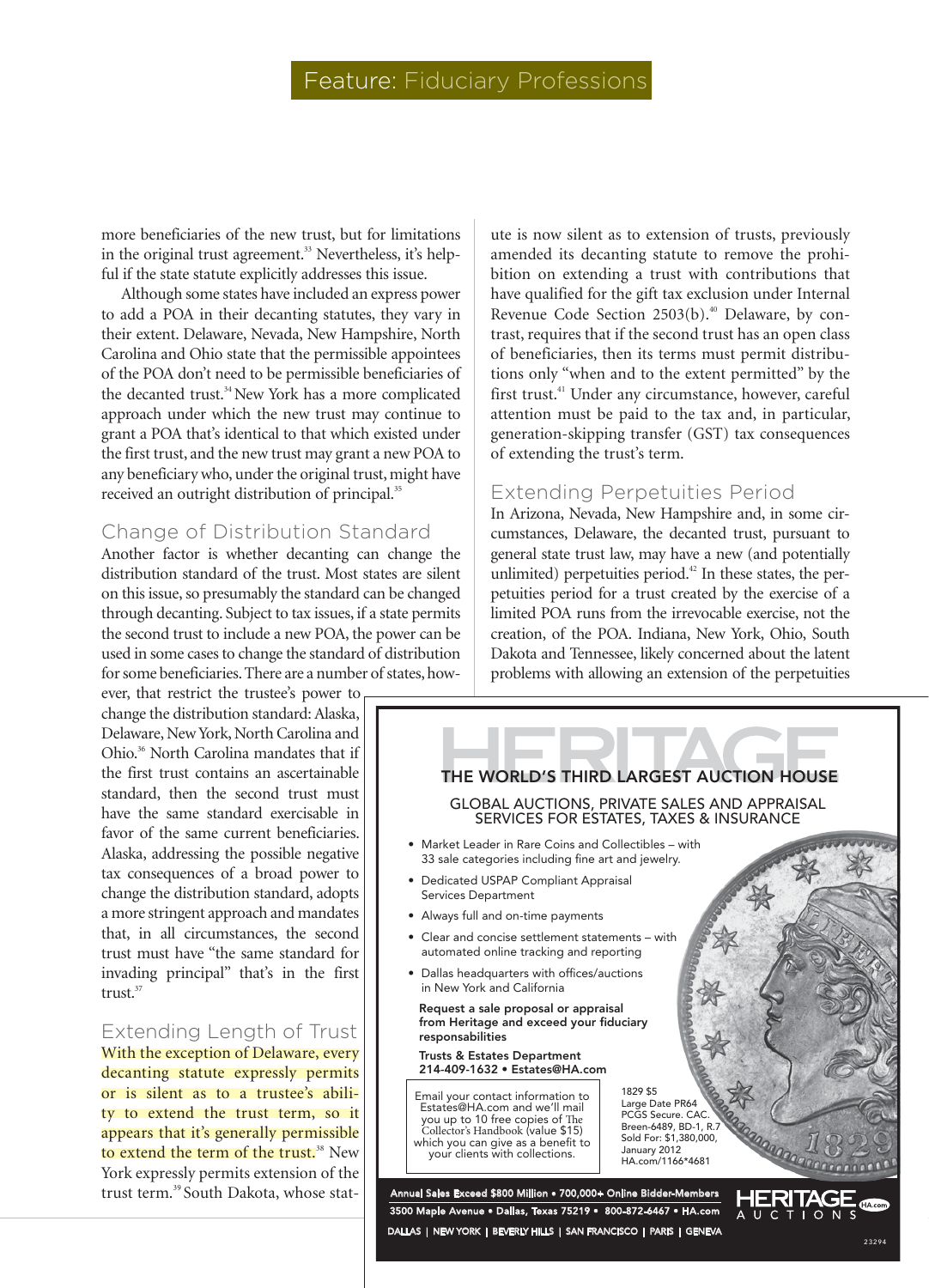period, have chosen to restrict their decanting statutes by forbidding the extension of the perpetuities period beyond that of the first trust.<sup>43</sup> Some state decanting statutes are silent as to extension of the period, but effectively prohibit doing so under their general trust law.<sup>44</sup> Note, in addition to concerns about the GST tax, states seem anxious to avoid the Delaware tax trap. However, in the context of decanting, there's an argument that a prohibition on the extension of the perpetuities period is unnecessary.<sup>45</sup>

#### Preventing Latent Tax Complications

There are some tax issues that may arise from merely creating a trust in or moving a trust to a jurisdiction with a decanting statute.<sup>46</sup> Some states, seeking to ameliorate these concerns, have adopted prophylactics to prevent potential latent tax complications.

Granting an unrestricted decanting power to a trustee/beneficiary or a trustee of a trust over which a beneficiary has a power to replace the trustee may cause the trust to be included in the estate of the beneficiary. To eliminate this danger, New York and North Carolina have enacted outright prohibitions on decanting when the trustee is also a beneficiary.<sup>47</sup> Florida, Ohio and Tennessee have the same prohibition in their general trust law.<sup>48</sup> Other states have sought the same tax protection, while providing significantly more flexibility to the trustee. Alaska, Arizona, Delaware, Missouri, Nevada, New Hampshire and South Dakota provide, essentially, that a trustee/beneficiary can't exercise the decanting power unless the distribution power in the second trust is limited by an ascertainable standard.<sup>49</sup> Oddly, Florida, New York, North Carolina, Ohio and Tennessee have prohibited decanting when the trustee is a beneficiary, but are silent as to the decanting power when a beneficiary has the power to remove the trustee. Finally, perhaps displaying the most advanced approach to the gift/estate prophylactic, South Dakota limits the decanting, but removes the limitations when the trust, trustee and beneficiaries wouldn't be subject to U.S. estate or gift tax.50 The other decanting statutes don't include limitations to address this issue.

If the trustee can decant to a trust that removes the vesting conditions for a gift that qualified as a present interest under IRC Section  $2503(c)$ , there's a concern that the Internal Revenue Service may treat the transfer as a future interest (regardless of whether the trust is ever decanted). With that in mind, many states require that a minor beneficiary's interest, which previously qualified under Section 2503(c), must vest no later than the date on which it would have vested under the first trust.<sup>51</sup>

Almost every state statute contains a provision that prohibits changing a trust term necessary for qualifying for the marital or charitable deduction.<sup>52</sup> Only Alaska and Tennessee lack such provisions.<sup>53</sup> Most state statutes mandate that a decanting can't reduce a fixed income, annuity or unitrust interest.<sup>54</sup> Missouri and Ohio prohibit changing trust terms necessary to qualify as an electing small business trust or qualified Subchapter S trust.<sup>55</sup> Ohio also prohibits changes that would jeopardize a trust's exemption under the GST tax or tax treatment under IRC Section 401.<sup>56.</sup>

The laundry list approach to tax prophylactics adopted by most states is risky. By listing numerous prohibitions, a state creates the potential for the IRS to argue that any non-enumerated action is permitted (permission by omission). Instead, it's safer and more comprehensive to have a catchall, like Ohio does, prohibiting the omission or inclusion of any provision that would jeopardize an express or implied tax benefit of the first trust. This general approach, however, reduces the potential flexibility for the trustee, as it could be argued that a simple change, such as shifting from a grantor to a non-grantor trust, jeopardizes an implied tax benefit of the first trust.

# Need for Flexibility

and potential abuses, of their decanting statutes and Decanting statutes clearly respond to a need, or perceived need, to provide flexibility, since they're now available in over a dozen jurisdictions (including the most popular trust jurisdictions) and, yet, were relatively rare only five years ago. It would have been difficult to predict at the outset that decanting statutes would make irrevocable trusts in the United States so readily amendable. As we move forward, states will need to be attentive to the uses, amend them as needed to clarify the process, restrict trustee overreaching and address needs still unmet.

#### Endnotes

- 1. See generally Rashad Wareh, "Trust Remodeling," Trusts & Estates (August 2007) at p. 17.
- 2. In light of the increasing use of decanting statutes, the Internal Revenue Service has requested comments regarding the tax implications. IRS Notice 2011-101.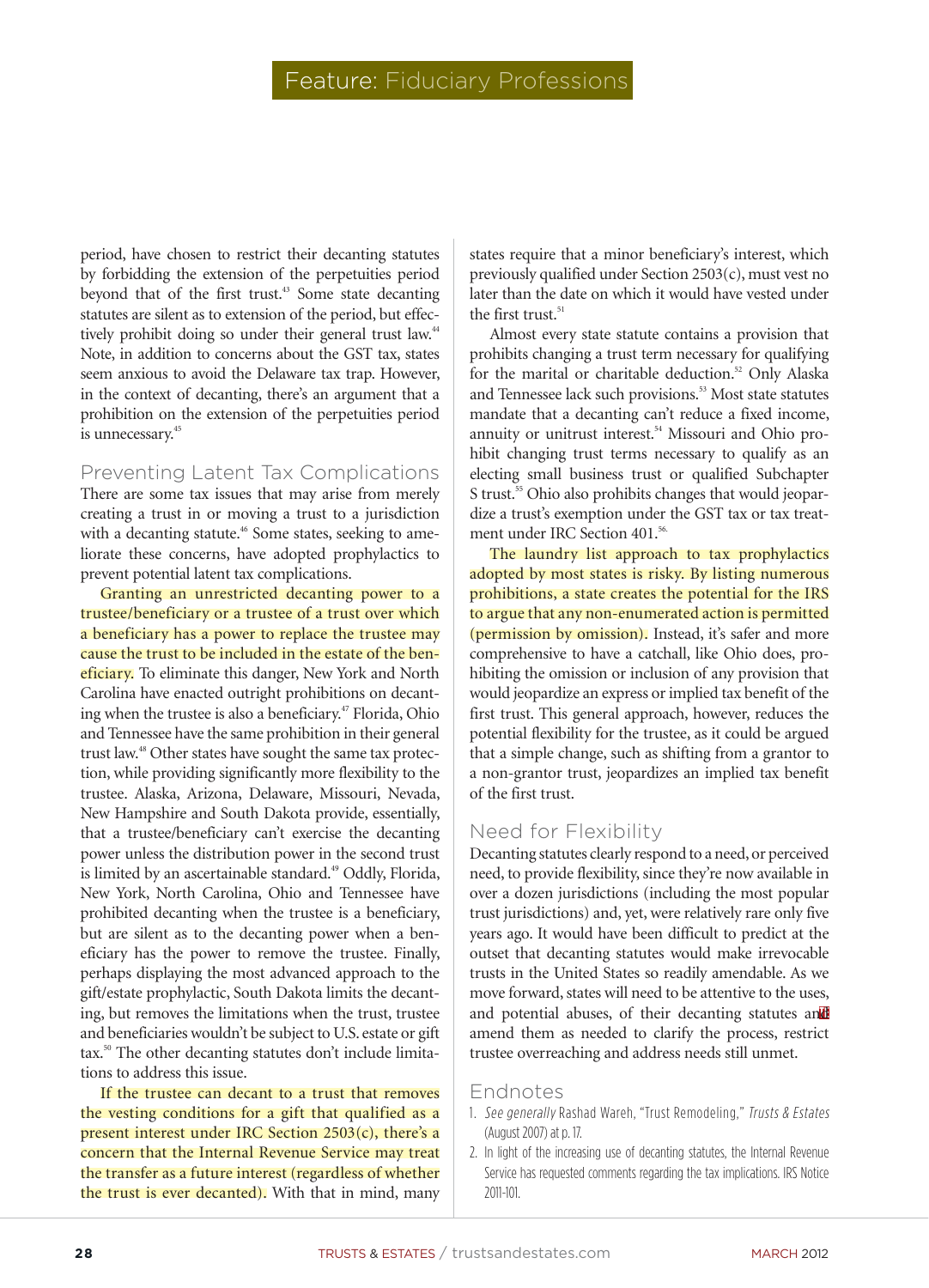# Feature: Fiduciary Professions

- 3. In some states without decanting statutes, it may be possible to rely on common law. Although Wyoming doesn't have a decanting statute, trusts in Wyoming are regularly decanted by court order.
- 4. Alaska Stat. Section 13.36.157(b)(2); NY CLS EPTL Section 10.6-6 (r).
- 5. S.D.C.L. Section 55-2-15; A.R.S. Section 14-10819(B); R.S.Mo. Section 456.4-419(6) (decanting statute applies to any trust governed by the laws of Missouri, including a trust whose principal place of administration is Missouri); O.S.C. Section 5808.18(O) (same as Missouri).
- 6. 12 Del. C. Section 3528(f).
- 7. New Hampshire requires notice to the director of a charitable trust. NH R.S.A. Section 564-B:4-418(d).
- 8. Nev. Rev. Stat. Ann. Section 163.556(4).
- 9. S.D.C.L. Section 55-2-18 (notably, South Dakota's statute permits the settlor, trust advisor or trust protector to eliminate the notice requirement); Ind. Code Ann. Section 30-4-3-36(e); Fla. Stat. Section 736.04117(1)(b)(4); N.C. Gen. Stat. Section 36C-8-816.1(f)(2); O.S.C. Section 5808.18(F).
- 10. NY CLS EPTL Section 10.6-6(j)(2).
- 11. Proposed Kentucky House bill 12 R. S. BR 341.
- 12. R.S.Mo. Section 456.4-419(3) (Missouri's general trust law requires a trustee to send the beneficiary a report at the termination of the trust).
- 13. See Donald D. Kozusko, "In Defense of Quiet Trusts," Trusts & Estates (March 2004) at p. 20.
- 14. O.S.C. Section 5808.18(K).
- 15. NY CLS EPTL Section 10.6-6(j)(6).
- 16. NY CLS EPTL Section 10.6-6(j)(1); N.C. Gen. Stat. Section 36C-8-816.1(h); Nev. Rev. Stat. Ann. Section 163.556(4); A.R.S. Section 14-10819(D).
- 17. See Restatement (Third) of Property Section 50; see also 12 Del. C. Section 3528(e) ("exercise of such authority shall be held to the standard of care and the standard of liability applicable . . . [to] outright distributions").
- 18. NY CLS EPTL Section 10-6.6(h).
- 19. R.S.Mo. Section 456.4-419(1) (uses the word "purposes" instead of "conditions"); S.D.C.L. Section 55-2-15.
- 20.See, e.g., 12 Del. C. Section 3528(e) (Delaware holds a trustee to the standard of care applicable when making a distribution to one or more permissible distributees); S.D.C.L. Section 55-2-15(10); R.S.Mo. Section 456.4-419(1); O.S.C. Section 5808.18(I) (a trustee who acts reasonably and in good faith is presumed to have acted in accordance with the terms and purposes of the trust and the interests of the beneficiaries).
- 21. S.D.C.L. Section 55-2-15(10).
- 22. NY CLS EPTL Section 10-6.6; 12 Del. C. Section 3528(a); Alaska Stat. Section 13.36.157(a); Ind. Code Ann. Section 30-4-3-36(a); O.S.C. Section 5808.18(A)(1) and (B); Fla. Stat. Section 736.04117(1)(a); Tenn. Code Ann. Section 35-15-816(27)(A). Notably, Alaska provides decanting authority to a trustee who has authority to invade trust principal for the benefit "of a beneficiary who is eligible or entitled to the income of the trust…." Alaska is the only state to use this phrasing, which appears to limit the authority to a principal distribution standard (assuming at least one principal beneficiary is also entitled to trust income).
- 23.S.D.C.L. Section 55-2-15; R.S.Mo. Section 456.4-419(1); Nev. Rev. Stat. Ann. Sec-

tion 163.556(1); N.C. Gen. Stat. Section 36C-8-816.1(a)(2).

- 24. NH R.S.A. Section 564-B:4-418(a); A.R.S. Section 14-10819(A).
- 25. N.C. Gen. Stat. Section 36C-8-816.1(b); A.R.S. Section 14-10819(A); S.D.C.L. Section 55-2-15; R.S.Mo. Section 456.4-419(1); Alaska Stat. Section 13.36.157(a) ("whether or not there is a current need to invade the principal under any standard"); NY CLS EPTL Section 10-6.6(c) (but if under limited distribution authority, then restrictions apply—for example, current and remainder beneficiaries may not change, distribution standard may not change during original trust term and power of appointment (POA) appointees are restricted); O.S.C. Section 5808.18(B) (but if under limited distribution authority, then the second trust may not materially change interests of the beneficiaries of the first trust).
- 26.Fla. Stat. Section 736.04117(1)(a); Ind. Code Ann. Section 30-4-3-36(a) and (b).
- 27. Tenn. Code Ann. Section 35-15-816(27)(A); NH R.S.A. Section 564-B:4-418(a); Nev. Rev. Stat. Ann. Section 163.556(1); 12 Del. C. Section 3528(a).
- 28. N.C. Gen. Stat. Section 36C-8-816.1(b); see also Alaska Stat. Section 13.36.157(a); O.S.C. Section 5808.18(B). Kentucky's proposed decanting statute includes a similar provision. Proposed Kentucky House bill, *supra* note 11.
- 29.S.D.C.L. Section 55-2-15(1) (the statute allows the second trust to include either current beneficiaries or remainder beneficiaries of the first trust, or both); R.S.Mo. Section 456.4-419(2)(1). North Carolina specifically prohibits the ability to advance the interests of a future beneficiary (whether vested or contingent). N.C. Gen. Stat. 36C-8-816.1(c)(2); Proposed Kentucky House bill, supra note 11 (same as North Carolina).
- 30.Fla. Stat. Section 736.04117(1)(a)(1); Ind. Code Ann. Section 30-4-3-36(a) (but language says the beneficiaries of the second trust must be the same as the beneficiaries of the first trust, rather than that the beneficiaries "may include only" beneficiaries of the first trust, which creates some ambiguity); O.S.C. Section 5808.18(A)(1) (but a trust must not materially change the beneficial interests of the beneficiaries if the decanting is done pursuant to a limited distribution standard); NH R.S.A. Section 564:4-418(a); Nev. Rev. Stat. Ann. Section 163.556(1); NY CLS EPTL Section 10-6.6(b) (but the beneficiaries must remain the same if the decanting is done pursuant to a limited distribution standard); N.C. Gen. Stat. Section 36C-8-816.1(a)(2).
- 31. Alaska Stat. Section 13.36.157(a)(2); A.R.S. Section 14-10819(A)(3); Tenn. Code Ann. Section 35-15-816(27) (A)(ii); 12 Del. C. Section 3528(a).
- 32. NY CLS EPTL Section 10.6-6(b) (requiring that the remainder beneficiaries of the second trust be one or more of the remainder beneficiaries of the first trust). Certain other states permit the second trust to revert to the beneficiaries of the first trust at a certain time or event. 2 Del. C. Section 3528(a)(4); Nev. Rev. Stat. Ann. Section 163.556(5)(b); O.S.C. Section 5808.18(A)(3)(b) (section applies only to decanting done with absolute power; otherwise, the decanting can't materially change the interests of the beneficiaries); Alaska Stat. Section 13.36.157(d).
- 33. See Wareh, supra note 1, endnotes 8 through 13 and related text.
- 34. Nev. Rev. Stat. Section 163.556(5); N.C. Gen. Stat. Section 36C-8-816.1(c)(8); O.S.C. Section 5808.18(A)(3)(a) (providing the right to create a POA in the